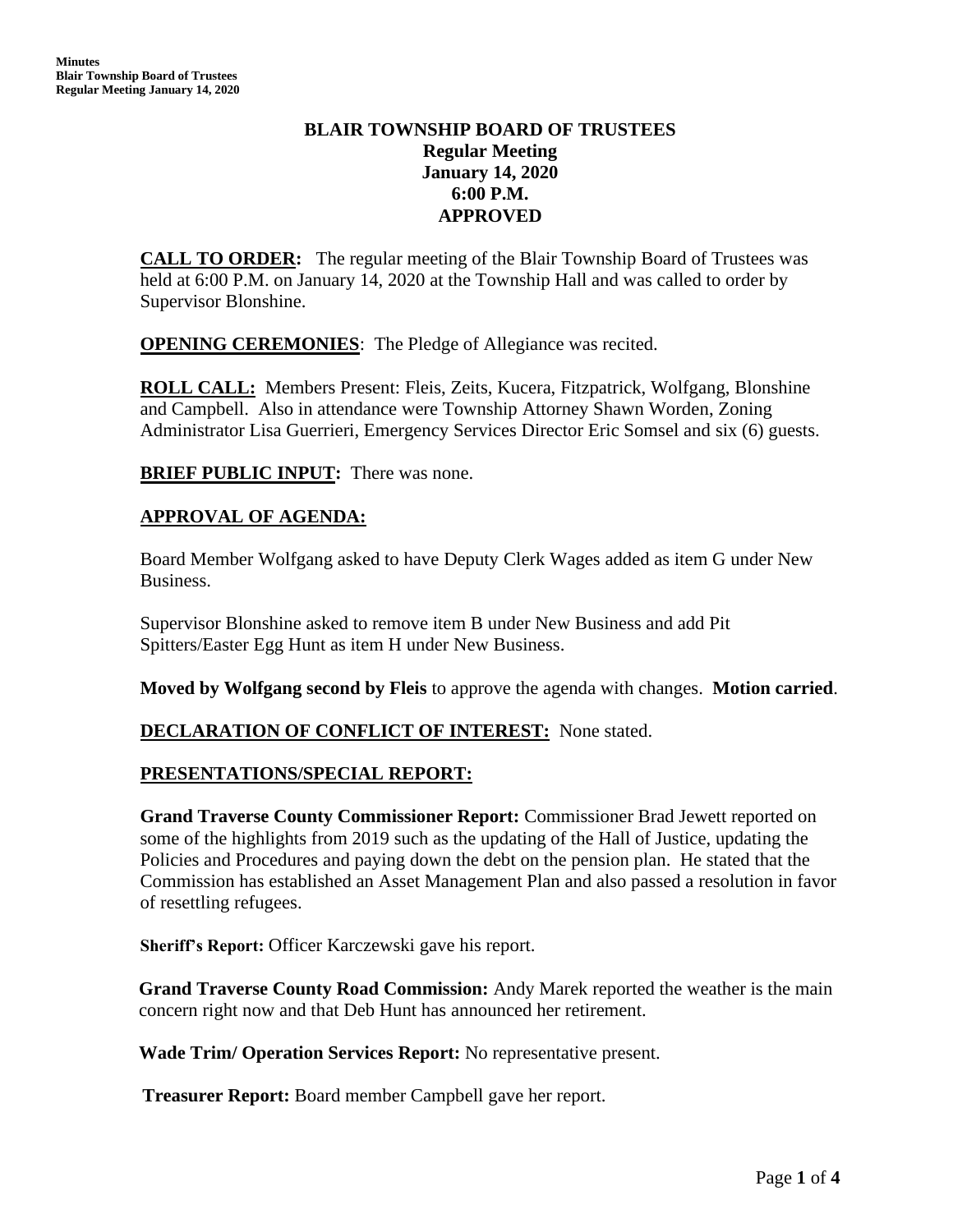## **ANNOUNCEMENTS/CORRESPONDENCE:**

Board member Campbell stated that it is truly an honor to work with everyone here at the Township, she and Jake appreciate it.

Board member Wolfgang thanked board members Blonshine and Kucera for their help with getting the AV Ballot Applications ready to be mailed out.

## **CONSENT CALENDAR**

| <b>CHECK NUMBERS</b> | <b>TOTALS</b>                            | <b>REPORTS</b>                   |
|----------------------|------------------------------------------|----------------------------------|
|                      |                                          |                                  |
| #3467-3561           | \$97,450.18                              | <b>Emergency Services Report</b> |
| #1052-1054           | \$12,640.00                              | Water Dept. Report               |
| #6455-6490           | \$255,220.72                             | Supervisor/Zoning Report         |
| #1425-1435           | \$72,531.05                              | <b>Minutes Regular Meeting</b>   |
|                      | \$112,648.57                             | December 10, 2019                |
|                      | Trust & Agency Fund<br>Payroll Check/EFT |                                  |

Board member Campbell requested a correction to the minutes of the December 10, 2019. Under New Business item C add the word *second* in after *Moved by Blonshine.*

**Moved by Wolfgang second by Fleis** to approve the Consent Calendar with the change to the December 10, 2019 meeting minutes. **Motion carried.**

**UNFINSHED BUSINESS:** There was none.

## **NEW BUSINESS:**

## **a. Public Hearing – Special Use Case #SU/SPR 19-01-02 Hughey Investments LLC**

Mark Clark, attorney for the applicant, spoke regarding the Hugheys absence at the Planning Commission meeting last month and the Reapplication provision in Section 22.07 of the Zoning Ordinance. He stated that per counsel's advisement, rather than arguing about whether this was a valid process, the Hugheys will withdraw their application with the understanding that they may file a new application on or after March 1, 2020 per Section 22.07. No action was taken.

## **b. Ordinance #120-05-17-03 Amendment – Removed from agenda**

#### **c. Intergovernmental Agreement between Paradise Township and Blair Township**

Emergency Services Director Somsel stated that this agreement is not ready for approval. He will add the Fire Chief's use of Paradise's vehicle to the agreement and bring it back to the next meeting. No action was taken.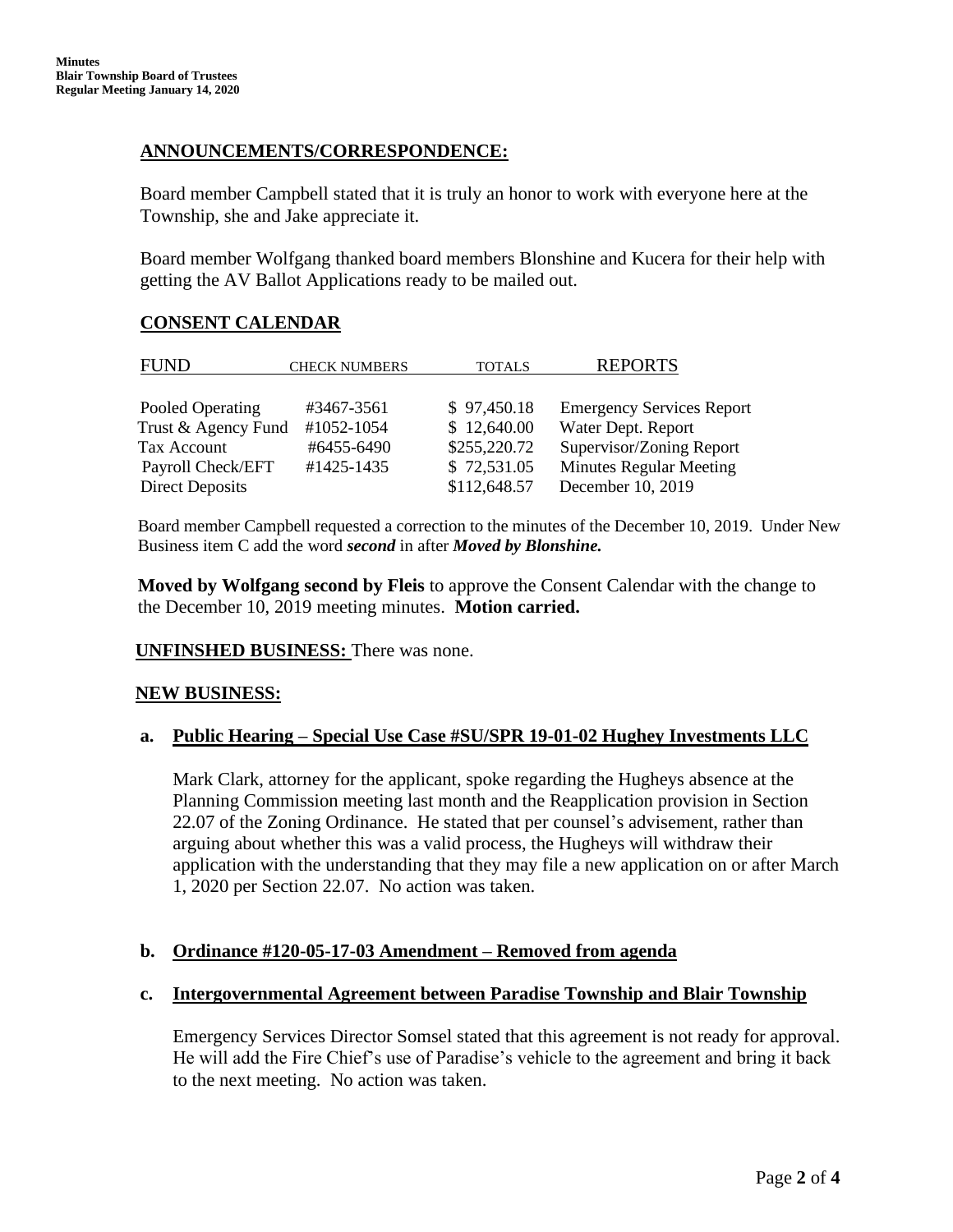#### **d. Designee/s to Assist Treasurer's Department in Receiving Tax Payments**

Board member Campbell explained that PA 124 became effective November 21, 2019 and allows for the board to approve a designee/s for the collection of property taxes.

**Moved by Kucera second by Fitzpatrick** to approve the Zoning Department and the Township Supervisor as designees to assist in the collection of property taxes. **Yes:**  Blonshine, Fleis, Kucera, Campbell, Zeits, Fitzpatrick and Wolfgang. **No:** None. **Motion carried.**

#### **e. Agreement for the Remittance of Property Taxes**

Board member Campbell explained that this agreement spells out the process for remittance which is currently in use, the County would just like an updated agreement on file.

**Moved by Wolfgang second by Kucera** to approve the agreement for remittance of property tax between Blair Township and Grand Traverse County. **Yes:** Wolfgang, Zeits, Fleis, Fitzpatrick, Blonshine, Campbell and Kucera**. No:** None. **Motion carried.**

## **f. Authorization for Supervisor to Sign "Letter of Understanding" between the Township and MDOT/ Resolution #2020-01**

**Moved by Fleis second by Fitzpatrick** to adopt Resolution #2020-01 authorizing the Supervisor to sign the Letter of Understanding between the Township and MDOT for the 2021 Roundabout project at M-37 and Blair Townhall Rd. **Yes:** Campbell, Blonshine, Kucera, Fleis, Wolfgang, Fitzpatrick and Zeits. **No:** None. **Motion carried.**

## **g. Deputy Clerk Wage**

 Board member Wolfgang stated that the former deputy clerk started at \$15.50 per hour and received a .50 hour raise after ninety days.

 **Moved by Kucera second by Fitzpatrick** to approve a starting wage of \$16.00 per hour for the position of full-time deputy clerk. **Yes:** Wolfgang, Fleis, Campbell, Kucera, Blonshine, Fitzpatrick and Zeits. **No:** None. **Motion carried.**

 The Clerk also expressed concern about when a new deputy would be able to start and the preparations for the March election. She stated that she would, if needed, like to have one of her election workers come in to help. The Township Attorney stated that as long as there was money in the election budget and there is already a set pay rate for election workers, the Clerk does not need board approval.